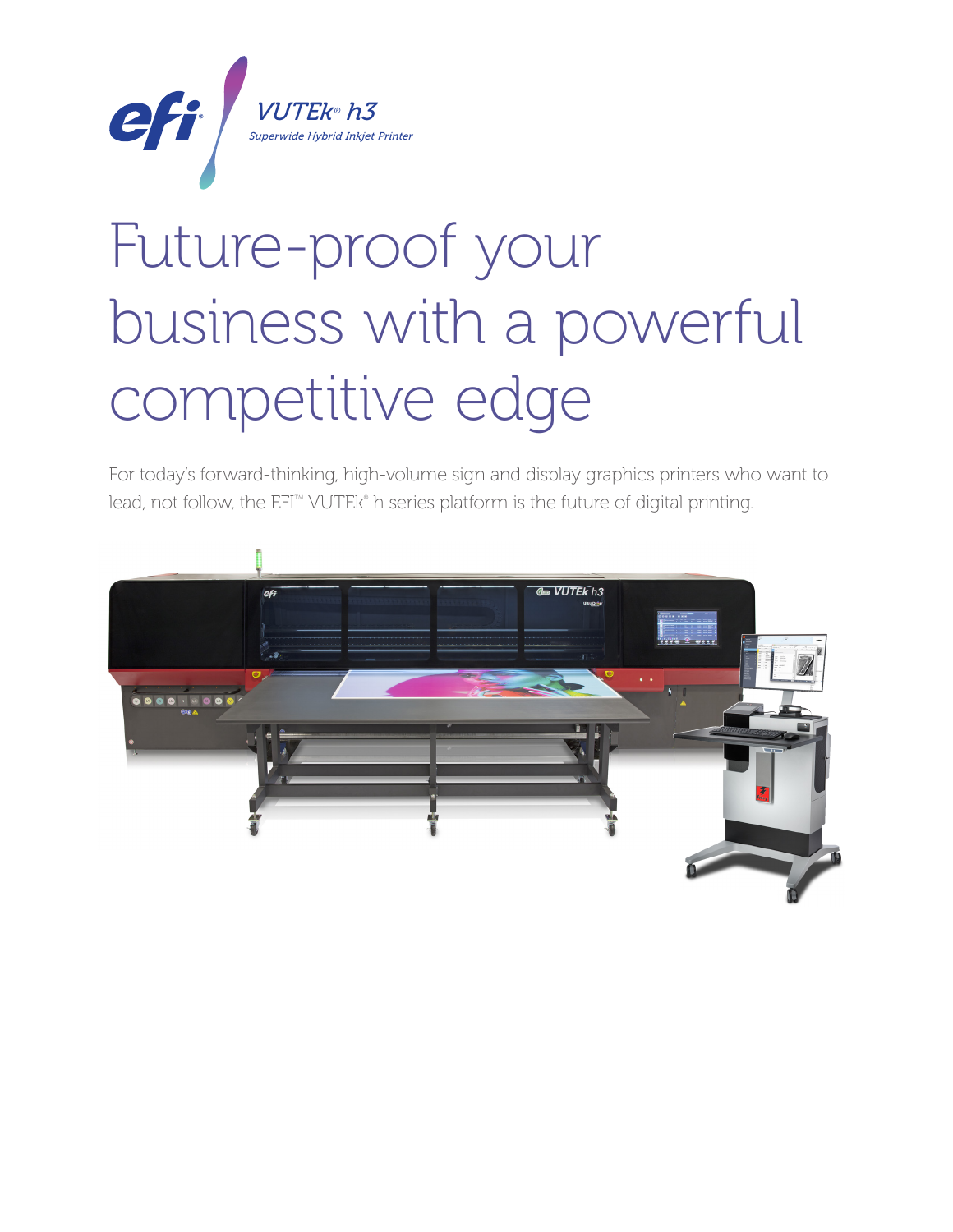The EFI VUTEk h3 is the future of digital printing, right now. We have reimagined, reinvented, reengineered, and refined the high-volume, superwide-format hybrid inkjet platform from the ground up. The result is huge revolutionary leaps that take your business higher in terms of productivity, print quality, reliability, capability, and profits. All with the ease of use and LED environmentally-friendly benefits you expect from an industrial-built VUTEk printer from EFI.

## *At a glance*

- Next-generation, 3.2-meter hybrid roll/flatbed LED inkjet printer platform
- Print resolution up to 1200 dpi
- Four (optional) or eight color modes plus white, and up to nine-layer print capability in a single pass
- Productivity up to 74 boards per hour
- Field upgradeable to the VUTEk h5 model with productivity up to 109 boards per hour
- High-velocity UltraDrop™ Technology 7pL grayscale printheads deliver precision dot placement and consistency from print to print at high production speeds
- Powerful EFI LED technology
- Skip-white functionality in x and y direction
- Mechanical crash and wrinkle detection and media height measurement for even greater printing accuracy and consistency
- ImageEdge technology for fast and easy printhead replacement
- Touch screen monitors on printer's input and output side
- Automated table and carriage alignment
- Camera-based vision system for subpixel alignment, printhead density balance, and step and bidirectional set up
- Modular drop-in ink delivery system design eliminates ink waste and provides fill-while-printing functionality for continuous productivity
- DC power supply and safety programmable logic controller (PLC) with fewer connection points for higher efficiency, reliability, and uptime
- Built-in power monitoring and on board diagnostic features (LED check points) for faster troubleshooting for both remote and on-site service
- Automated media handling options to meet any production need, including new 3/4 automated media loading and stacker systems and super duty winders
- EFI Fiery® proServer Premium digital front end with Fiery Command WorkStation® , FAST RIP and enhanced color management and screening features
- Cloud and diagnostics services, including EFI GO mobile management application

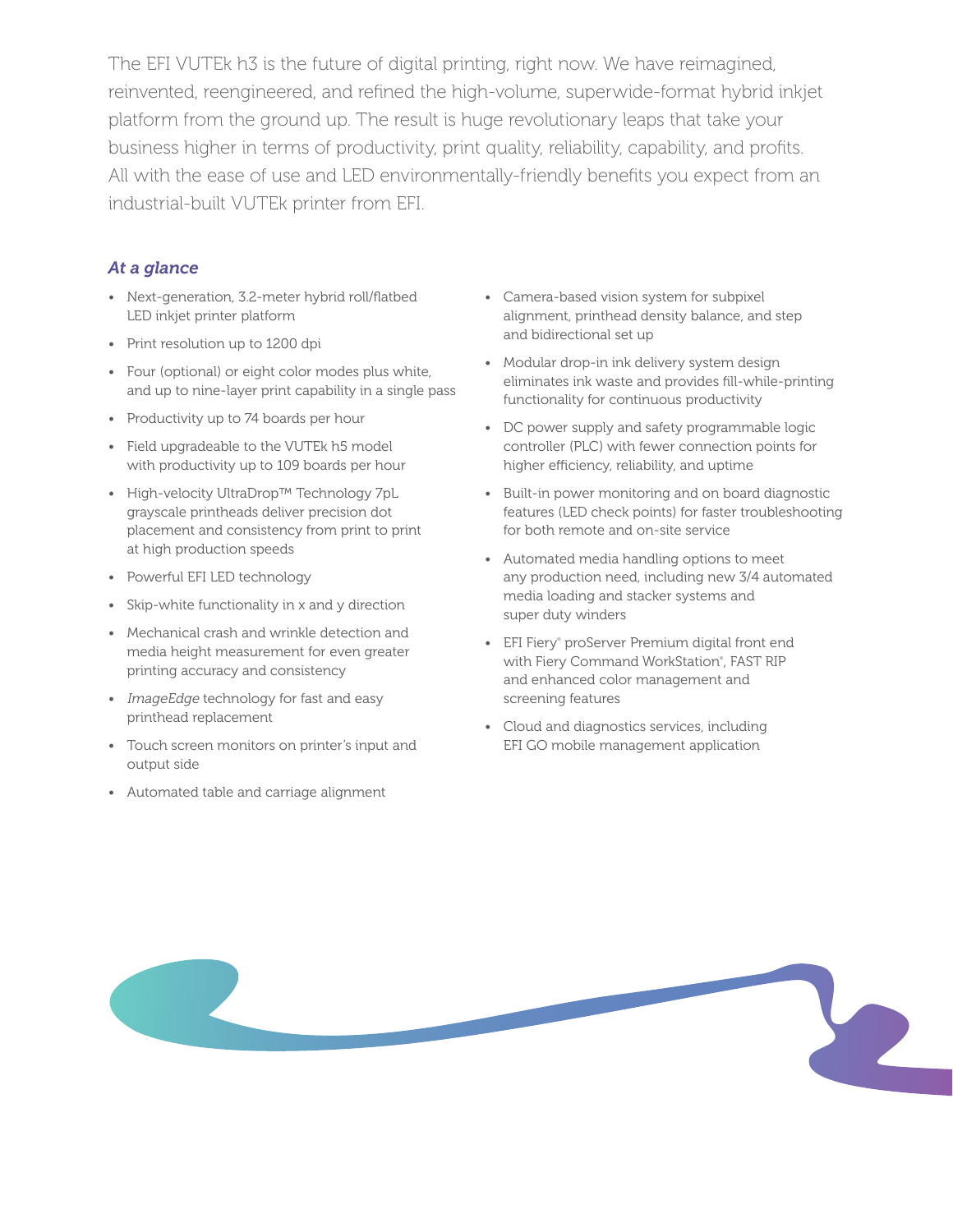## *The ultimate printing innovation — UltraDrop Technology from EFI*



Demanding customers want ultra quality, ultra crispness, and ultra capabilities.

That's why EFI's UltraDrop Technology offers smaller drop sizes and more precise control. The results are ultra impressive:

- Native 7pL printheads with true multi-drop addressability
- High apparent resolution and high-definition print quality
- Outstanding smoothness in shadows, gradients, and transitions
- Superb text quality with three-point text in both standard and high quality with fewer satellites and more clarity in all print modes

## *The power of green LED technology*



Brilliantly designed "cool cure" LED technology empowers you with the ability to do more for less. Increase your profit opportunity

by offering more premium-margin jobs while reducing operating costs and your environmental footprint:

- Extends your range of supported substrates, including lower cost and added-value specialty media
- Increases uptime and productivity with instant on/off and less maintenance
- Drives down operating costs with up to 82% less energy consumption according to a Fogra study\* and fewer consumable parts
- Reduces waste with consistent color output and simple operation
- Satisfies customer requests for a greener print solution with low VOCs, lower power consumption, and less waste and consumables

\* EFI's VUTEk LED printers show energy reductions of up to 82% when compared with devices with conventional mercury arc lamps. Calculations from Fogra's Energy Efficiency Project, or "Energy Efficiency of Large and Small Format Printing Systems."